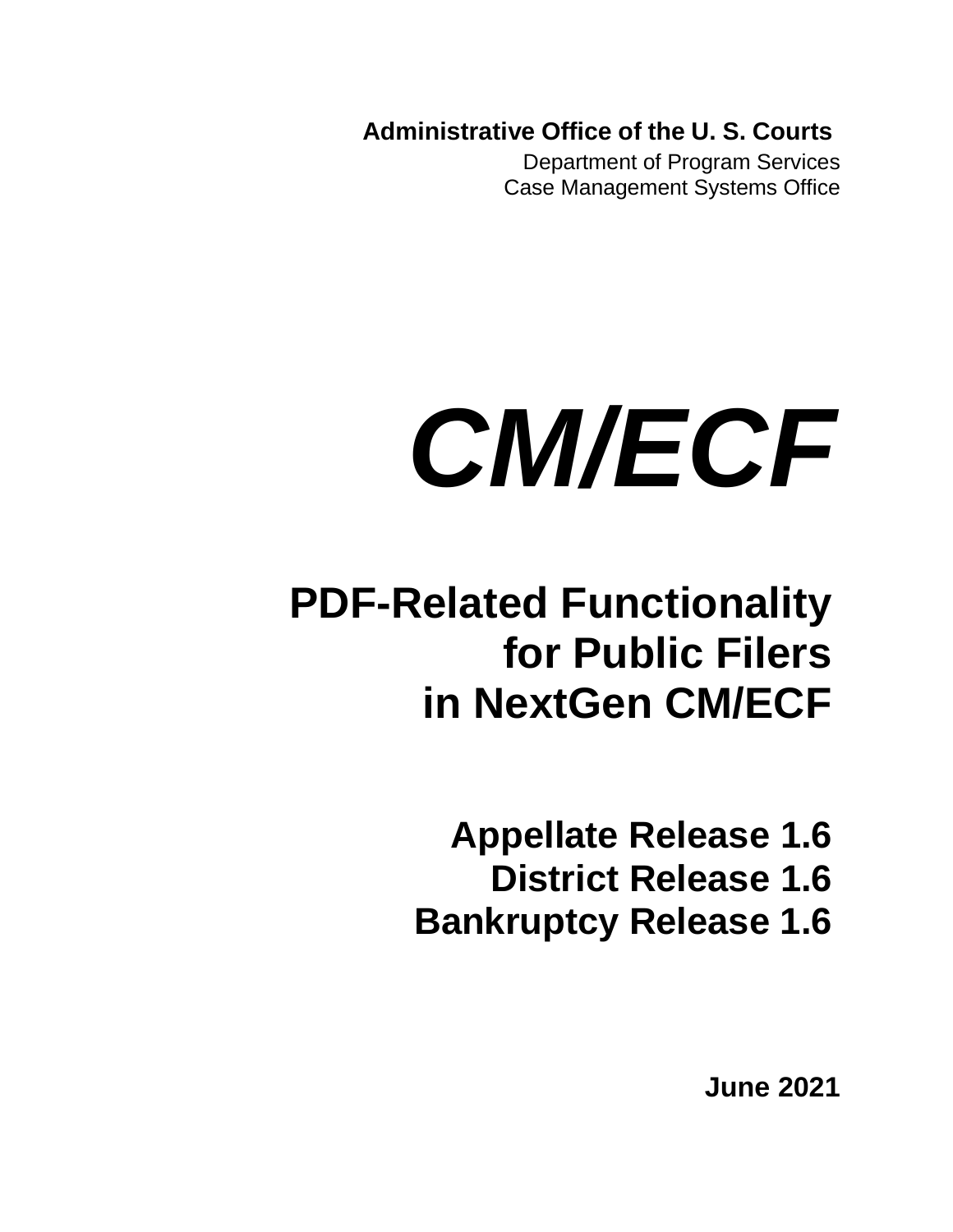### Table of Contents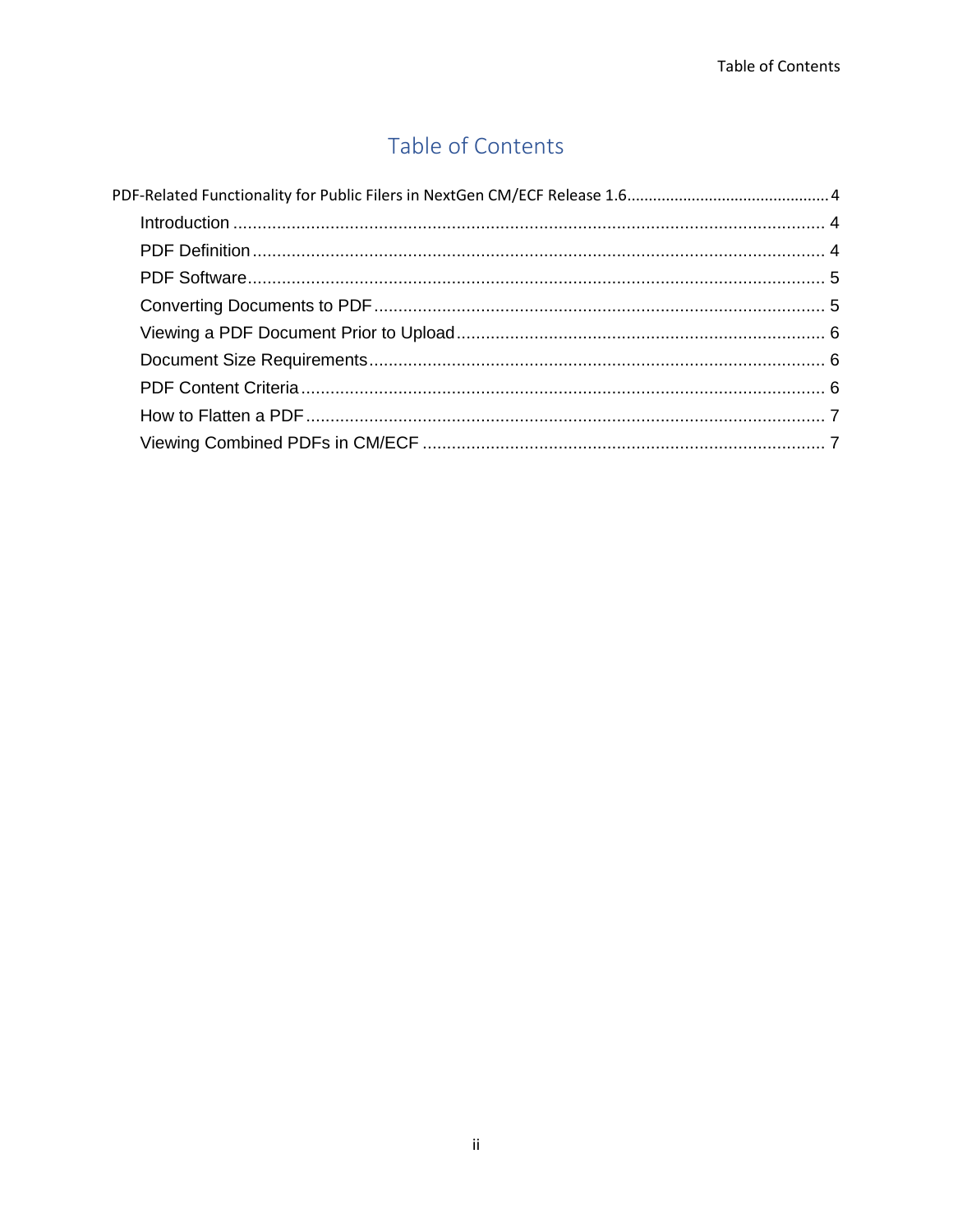#### **Update Summary**

| <b>Date</b>         | <b>Section</b>                    | <b>Change</b>       |
|---------------------|-----------------------------------|---------------------|
| November<br>1, 2020 | All                               | <b>Release Date</b> |
| June 2021           | <b>PDF</b><br>Content<br>Criteria | Edit bullet         |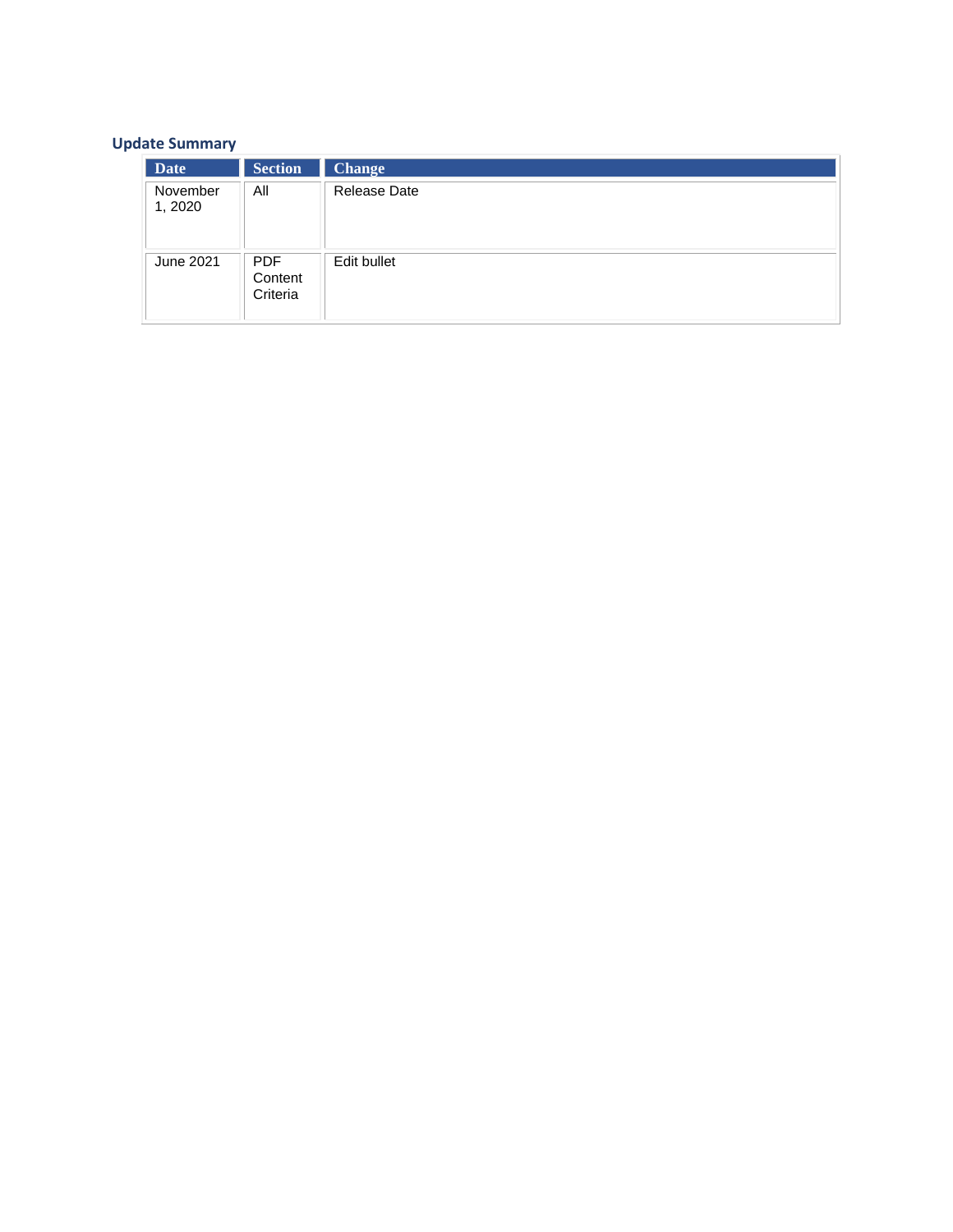## <span id="page-3-0"></span>**PDF-Related Functionality for Public Filers in NextGen CM/ECF Release 1.6**

This document provides an overview of PDF-related functionality for all three court types with the NextGen CM/ECF Release 1.6. Topics covered include:

- PDF Definition and Software
- Converting Documents to PDF
- Viewing a PDF Document Prior to Upload
- Document Size Requirements
- PDF Content Criteria (Updated June 2021)
- How to Flatten a PDF
- Viewing Combined PDFs in CM/ECF

#### <span id="page-3-1"></span>Introduction

Version 1.6 of Appellate, District, and Bankruptcy NextGen Case Management/Electronic Case Files (CM/ECF) includes modified functionality related to uploading and viewing PDF documents. In some instances, PDFs that were previously allowed to be uploaded will no longer be allowed to be uploaded in release 1.6 (and higher). This document provides information about preparing and uploading PDFs in CM/ECF and provides reasons why PDFs with certain content might be rejected.

REMINDER: Consult your local court's guidelines regarding additional PDF and filing requirements. Some PDFs may be accepted by the system but then rejected by the court based on their local requirements.

#### <span id="page-3-2"></span>PDF Definition

"The Portable Document Format (PDF) is a file format developed by Adobe to present documents, including text formatting and images, in a manner independent of application software, hardware, and operating systems." (from [https://en.wikipedia.org/wiki/PDF\)](https://en.wikipedia.org/wiki/PDF).

A document created with almost any word-processing program can be converted to PDF. Scanned documents can also be converted to PDF. The PDF program, in effect, captures the original document and allows anyone to open the converted document across a broad range of hardware and software with the layout, format, links, and images intact. For more information on PDF, visit the websites of PDF vendors such a[s Adobe Acrobat,](https://acrobat.adobe.com/us/en/acrobat.html) [FinePrint,](https://fineprint.com/) [Kofax Power PDF](https://www.kofax.com/Products/power-pdf) (formerly known as Nuance) and/or [PrimoPDF.](https://www.primopdf.com/)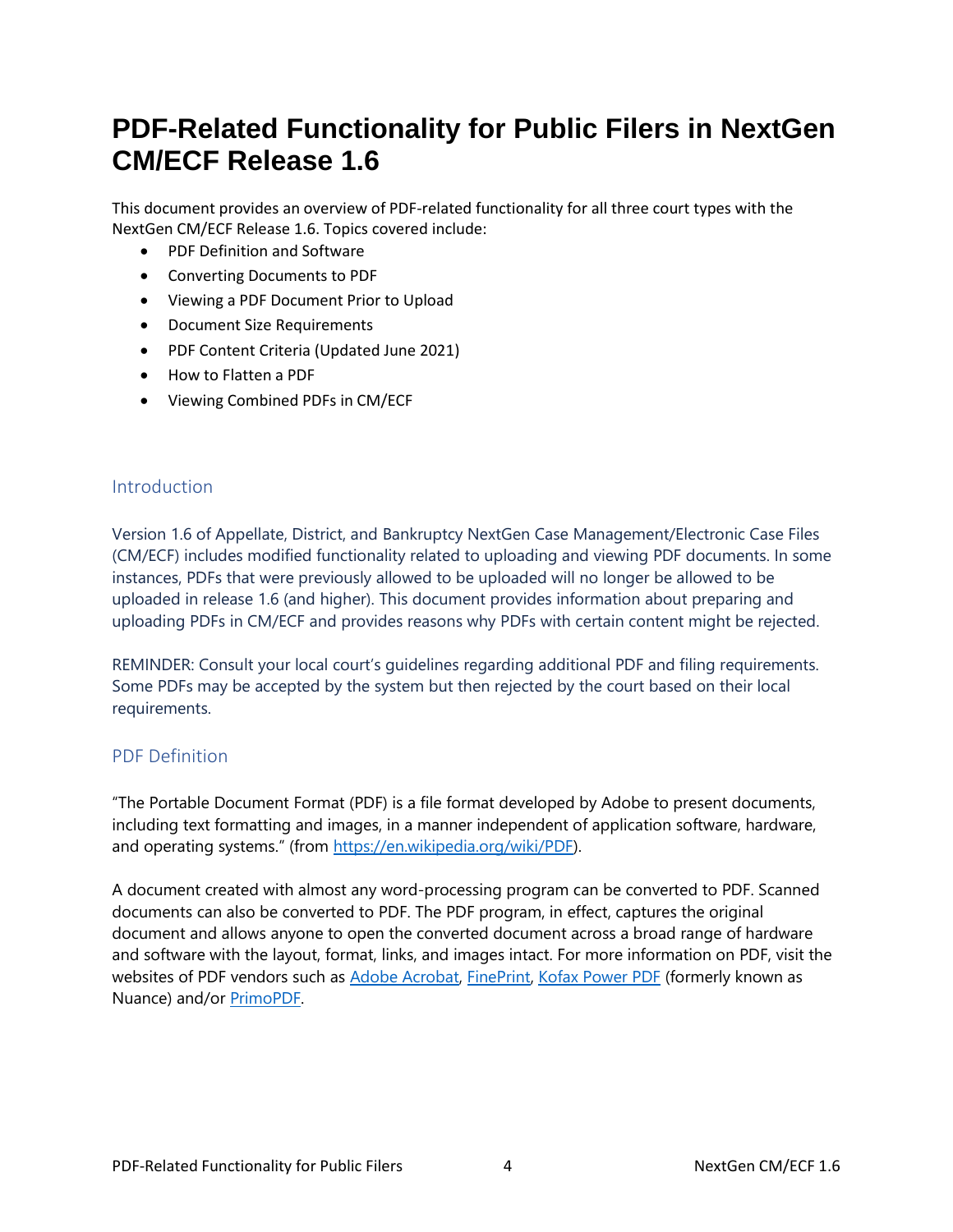#### <span id="page-4-0"></span>PDF Software

Filing users must have PDF capability both to view and to create electronically filed documents. To view documents that have been electronically filed with the clerk's office, filing users must install software that can display PDFs.

To create documents in PDF, filing users must have software that converts electronic files from any application to PDF. All new documents prepared for CM/ECF cases must be converted to PDF before they are entered into CM/ECF or transmitted to the Court.

#### <span id="page-4-1"></span>Converting Documents to PDF

Converting documents to PDF requires software that can save a document in PDF format.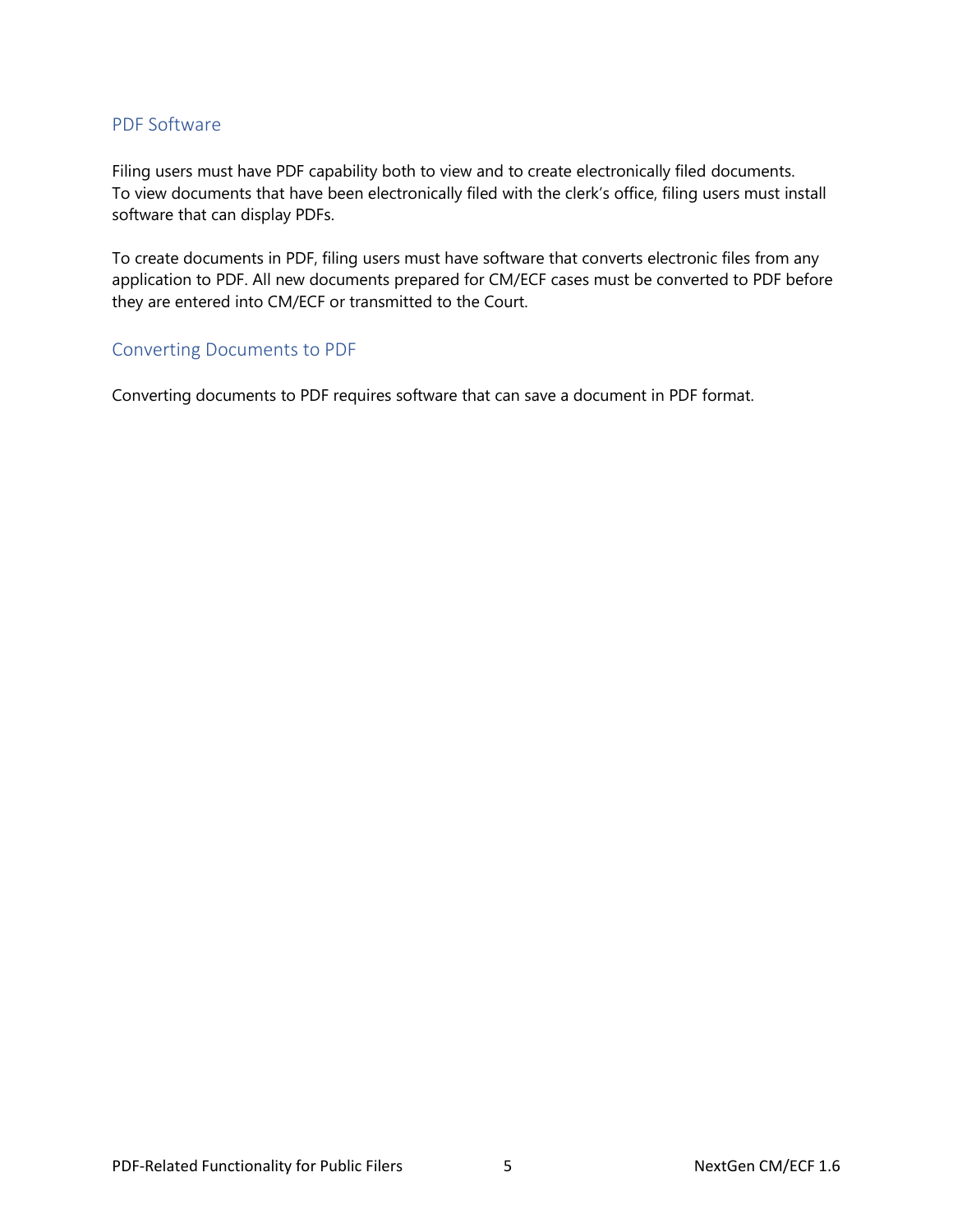#### <span id="page-5-0"></span>Viewing a PDF Document Prior to Upload

Once you have converted a document to PDF, you should view it as a PDF document on your device to ensure that the conversion worked correctly and that you converted the correct document.

To view a PDF document, take the following steps:

- 1. Open the PDF reader of your choice.
- 2. Select File on the menu bar and choose Open from the drop-down window.
- 3. Click on the location and file name of the PDF document you wish to view.
- 4. Click on the View menu for other options for viewing the displayed document. Choose the option that best suits your viewing needs.

#### <span id="page-5-1"></span>Document Size Requirements

- Each court determines the maximum file size for the PDF. Any PDF larger than the maximum file size will be rejected by the system. To find the current file size limit: In CM/ECF, from the Startup Page, click the **Court Information** link. In the page that opens, the **Maximum PDF File Size** shows you what the current limit is.
- If you have a document or filing that is larger than the maximum file size defined by the court, you can break the document or filing into smaller PDF documents and file those smaller PDF documents together in one event, with a main document and the remaining documents as separate attachments to the main document.

#### <span id="page-5-2"></span>PDF Content Criteria

The following list describes PDF content that will or will not be accepted by CM/ECF. If you try to upload a PDF with prohibited content, it will be rejected. The simplest way to address most PDF upload rejections is to flatten the PDF and then upload it. Instructions are provided in the following section for flattening a PDF.

REMINDER: Consult your local court's guidelines regarding additional PDF and filing requirements. Some PDFs may be accepted by the system but then rejected by the court based on their local requirements.

#### **1) PDFs with the following content will be rejected:**

- Does not comply with PDF format standards
- Encrypted or password-protected
- Contains scripts which can launch an external application
- Contains internal attachments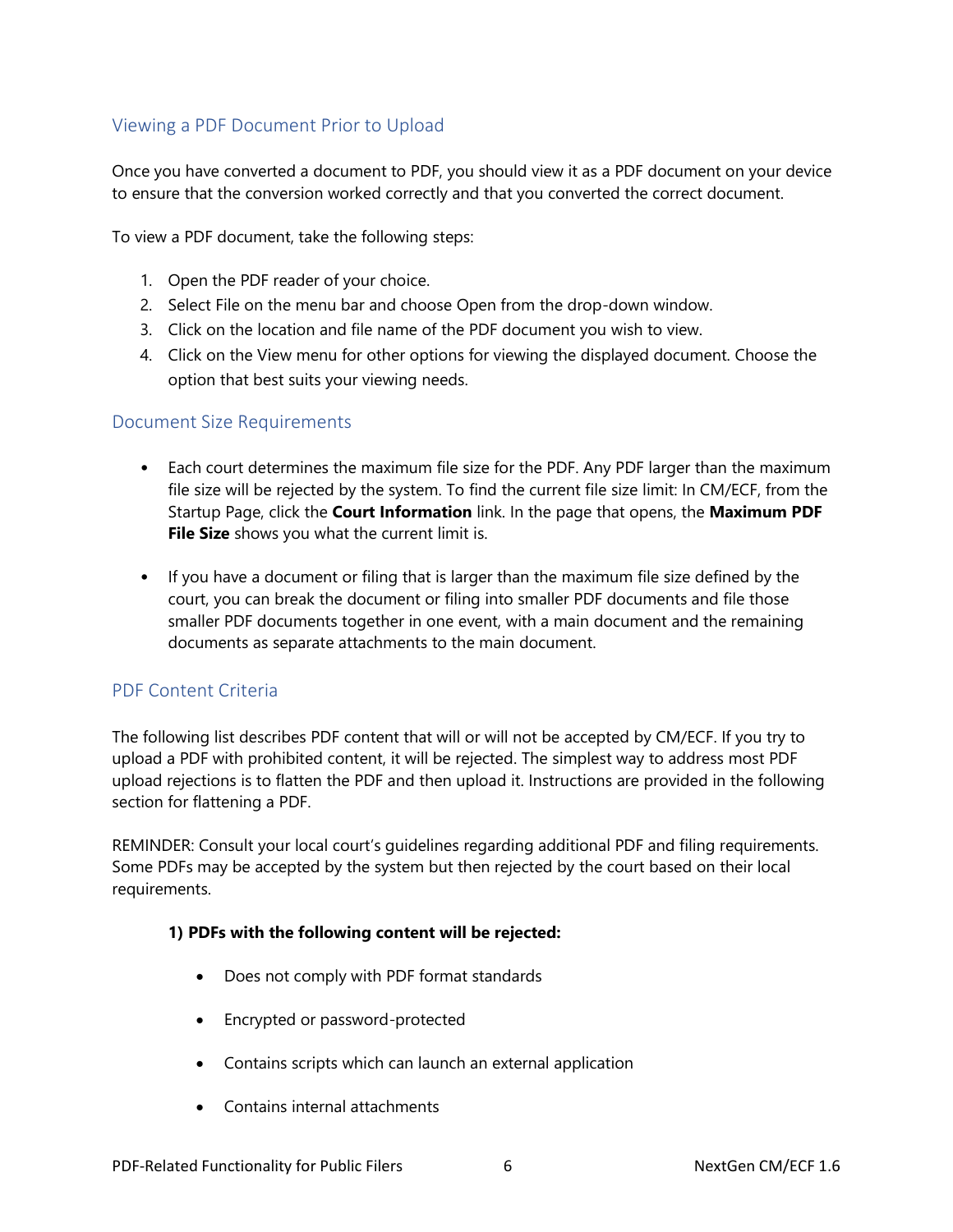- Contains audio and video content
- Created with Mac OS X using a fillable form in the Safari browser
- Created with Mac OS X using MS Word and selecting the option, "Best for printing"

#### **2) PDFs with the following content will be accepted:**

• Contains editable forms will be accepted by the system but may be rejected by court policy

NOTE: Appellate CM/ECF may be configured to reject PDFs with editable forms.

- Contains hyperlinks to external web sites
- Meets the PDF-A standard
- Contains optical character recognition (OCR) meta-data
- Comprised of scanned documents.

NOTE: Local courts may stipulate acceptable dots-per-inch (dpi) standards. Please consult your local court's PDF and filing guidelines.

- Created with Mac OS X using a fillable form in the Chrome browser
- Created with Mac OS X using MS Word and selecting the option, "Best for Electronic Distribution"

#### <span id="page-6-0"></span>How to Flatten a PDF

The simplest way to address most PDF upload rejections is to flatten the PDF and then upload it.

- 1. Open your PDF in Adobe Acrobat or another tool that lets you work with PDF documents.
- 2. Print the PDF file to your PDF printer (File > Print > select Adobe PDF or another PDF printer listed in the drop-down list).
- 3. Save the printed PDF and upload it for filing.

NOTE: In [Kofax Power PDF](https://www.kofax.com/Products/power-pdf) (formerly known as Nuance), use the Flatten File feature found at Advanced Processing > Flatten File.

#### <span id="page-6-1"></span>Viewing Combined PDFs in CM/ECF

CM/ECF allows users to view multiple PDFs in a combined view in the docket entry and on the docket